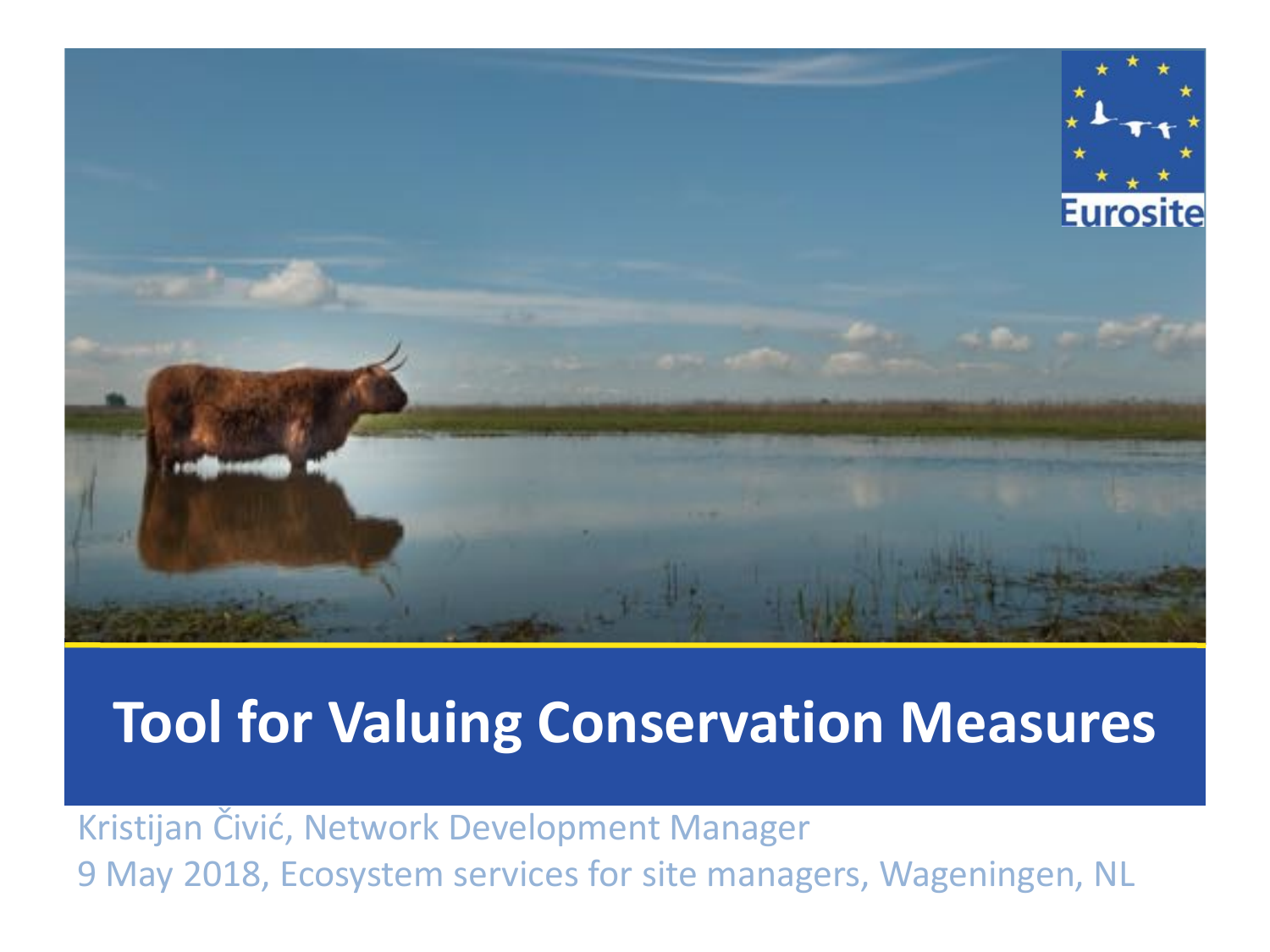

NG NATURA 2000 RENEEITS AND DEMONSTRATING THE

- "RECOGNIZING NATURA 2000 BENEFITS AND DEMONSTRATING THE ECONOMIC BENEFITS OF CONSERVATION MEASURES" **CARCADIS**
- ARCADIS (BE), eftec (UK), ECNC (NL)
- October 2011
- Client: European Commission
- http://ec.europa.eu/environme ura2000/financing/docs/Recognizing 000\_benefits.pdf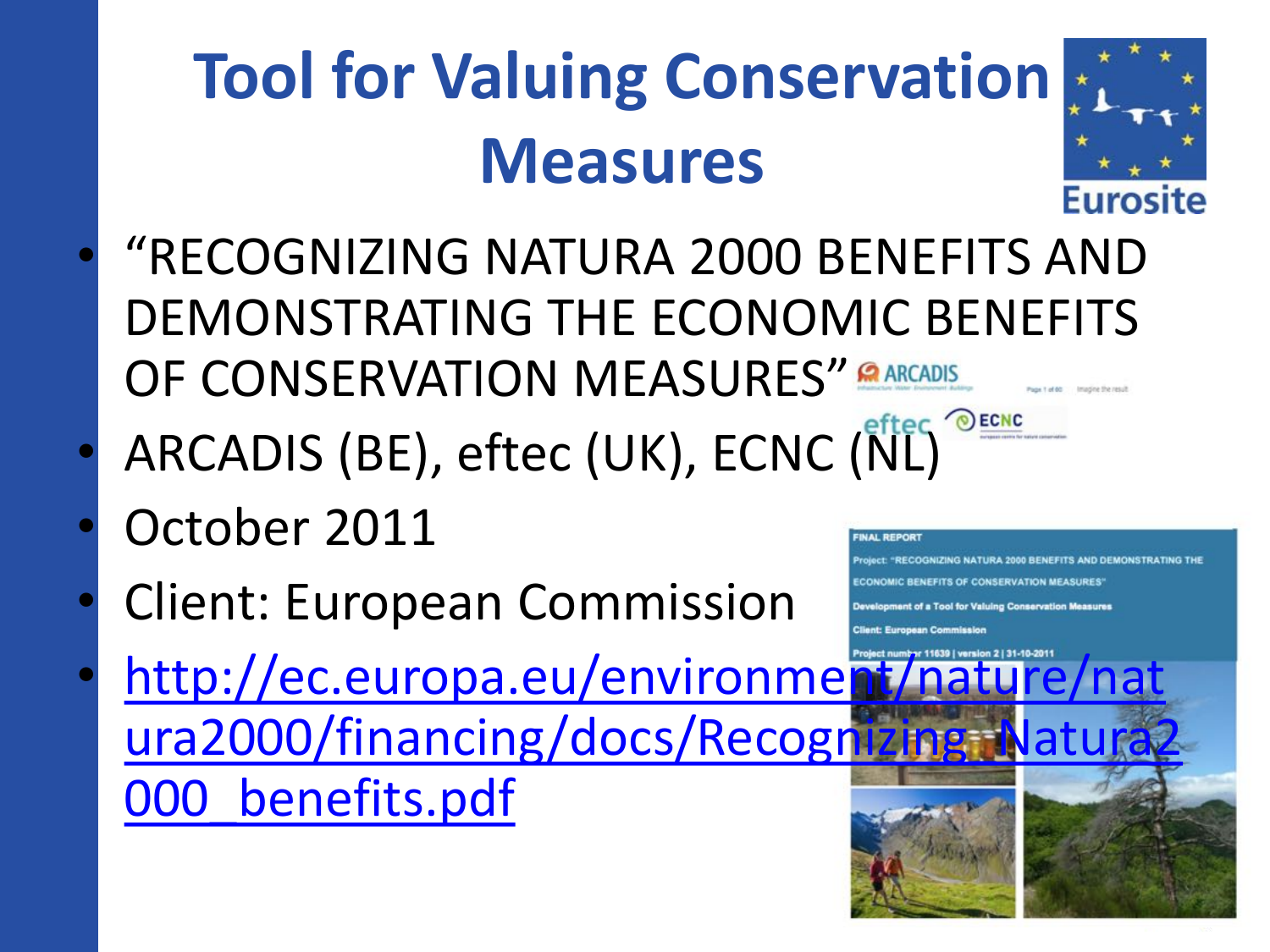

- Purpose of this 'Tool on Conservation Measures' is to guide appraisal of the economic impacts of conservation measures taken to manage Natura 2000 sites in the EU. It clearly demonstrates the numerous links between concrete conservation measures and the affected ecosystem services.
- Builds on an older: Assessing socio-economic benefits of Natura 2000, A toolkit for practitioners [\(http://ec.europa.eu/environment/nature/natura](http://ec.europa.eu/environment/nature/natura2000/financing/docs/benefits_toolkit.pdf) 2000/financing/docs/benefits\_toolkit.pdf)

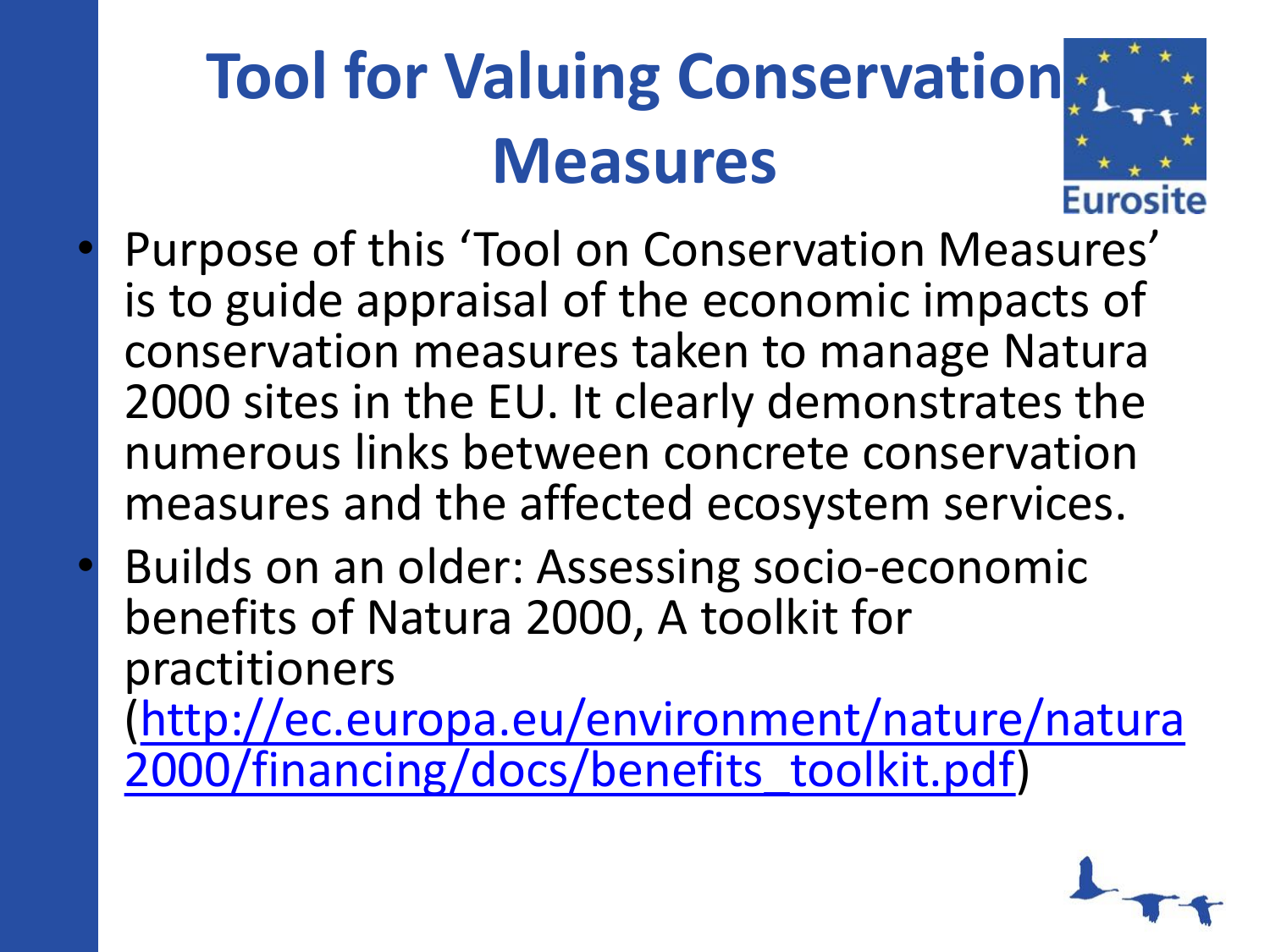

- **Conservation measures -** all measures to enhance or protect the ecosystem quality in order to reach the FCS.
- The baseline for the analysis expected condition of the site, and its level of provision of ecosystem services and other economic benefits, reflecting 'business as usual' (e.g. after designation as a Natura 2000 site).
- The Tool combines several approaches to economic evaluation of environmental impacts, it uses an ecosystem services approach to identify how changes to the natural environment will affect humans, and draws on valuation evidence generated from a variety of market and non-market methods.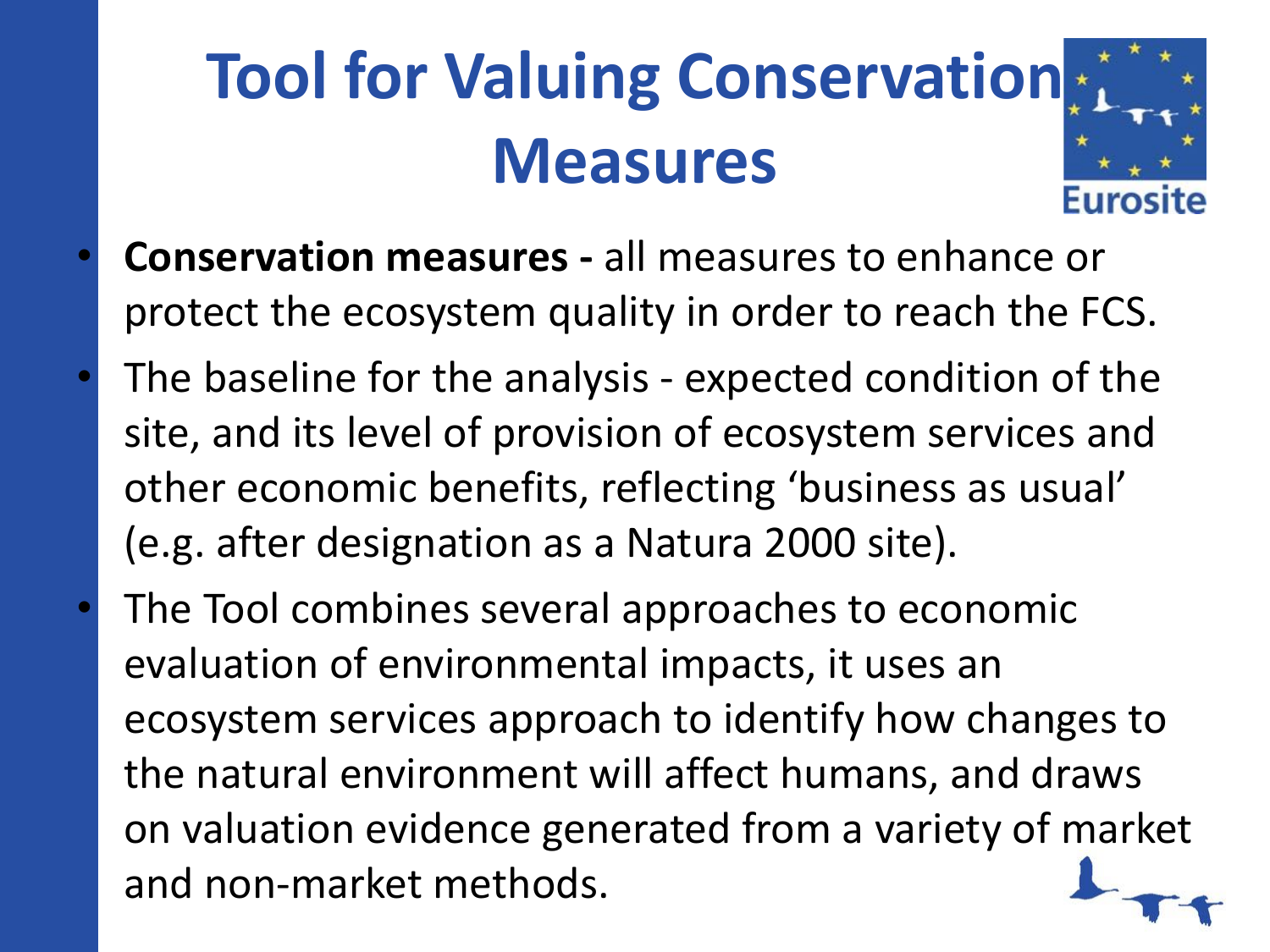

- **Why would you apply the Tool on Conservation Measures?**
- If you want to collect evidence on the additional benefits to society of conservation measures to be implemented on your site, if you want to collect hard figures on the economic benefits, if you want to convince decision-makers to attribute sufficient funding for the management of your site, … the Tool on Conservation Measures is a very suitable instrument!

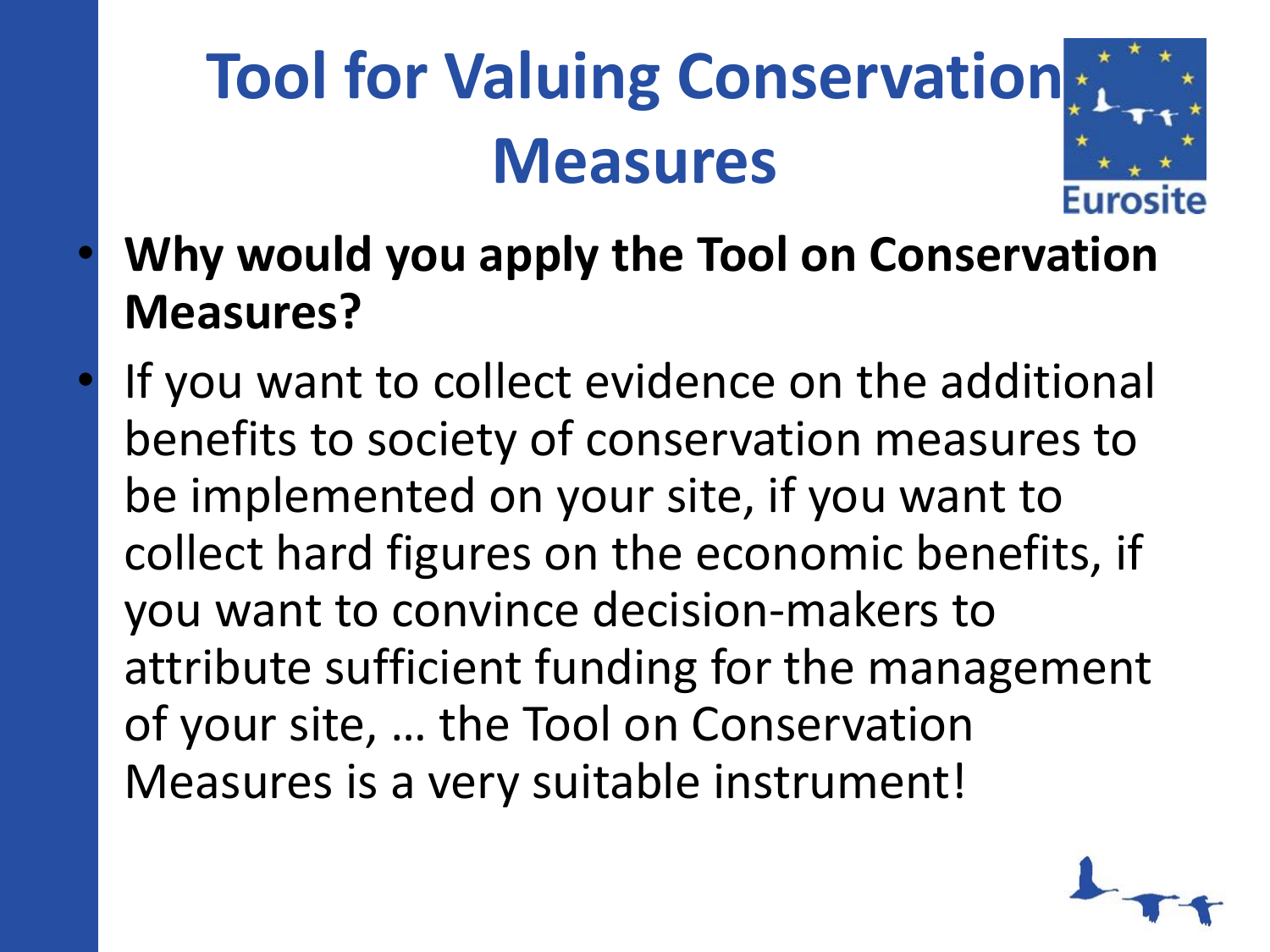

- **Do you have sufficient capacity in terms of time and people to apply the Tool on Conservation Measures?**
- estimated workload: 8 to 10 man-days, to be divided on a 50/50 basis between the site manager and an environmental economist;
- If you want to improve the confidence level of the outcomes, you can organize a stakeholder meeting to get even better view on (interests of) beneficiaries, or you can carry out a WTP survey, but these will require additional time and means.

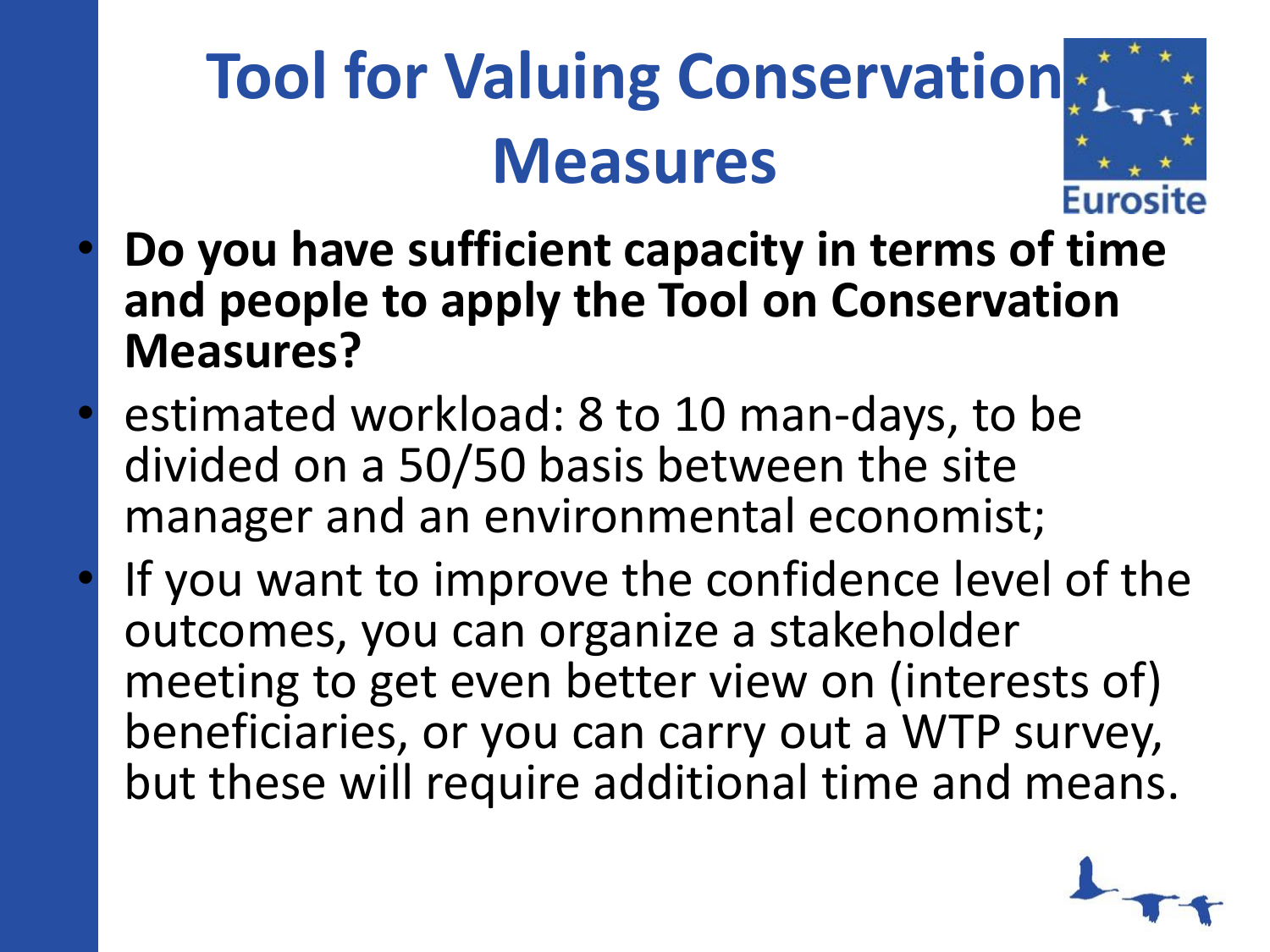

- **Do you have sufficient input data?**
- basic data on conservation management, affected beneficiaries, yields of provisioning services, market prices for some provisioning and regulating services, valuation data from comparable sites for value transfer, costs of conservation measures; if you are confident all or most these data can be found (even estimates are acceptable) than you can start applying the Tool.

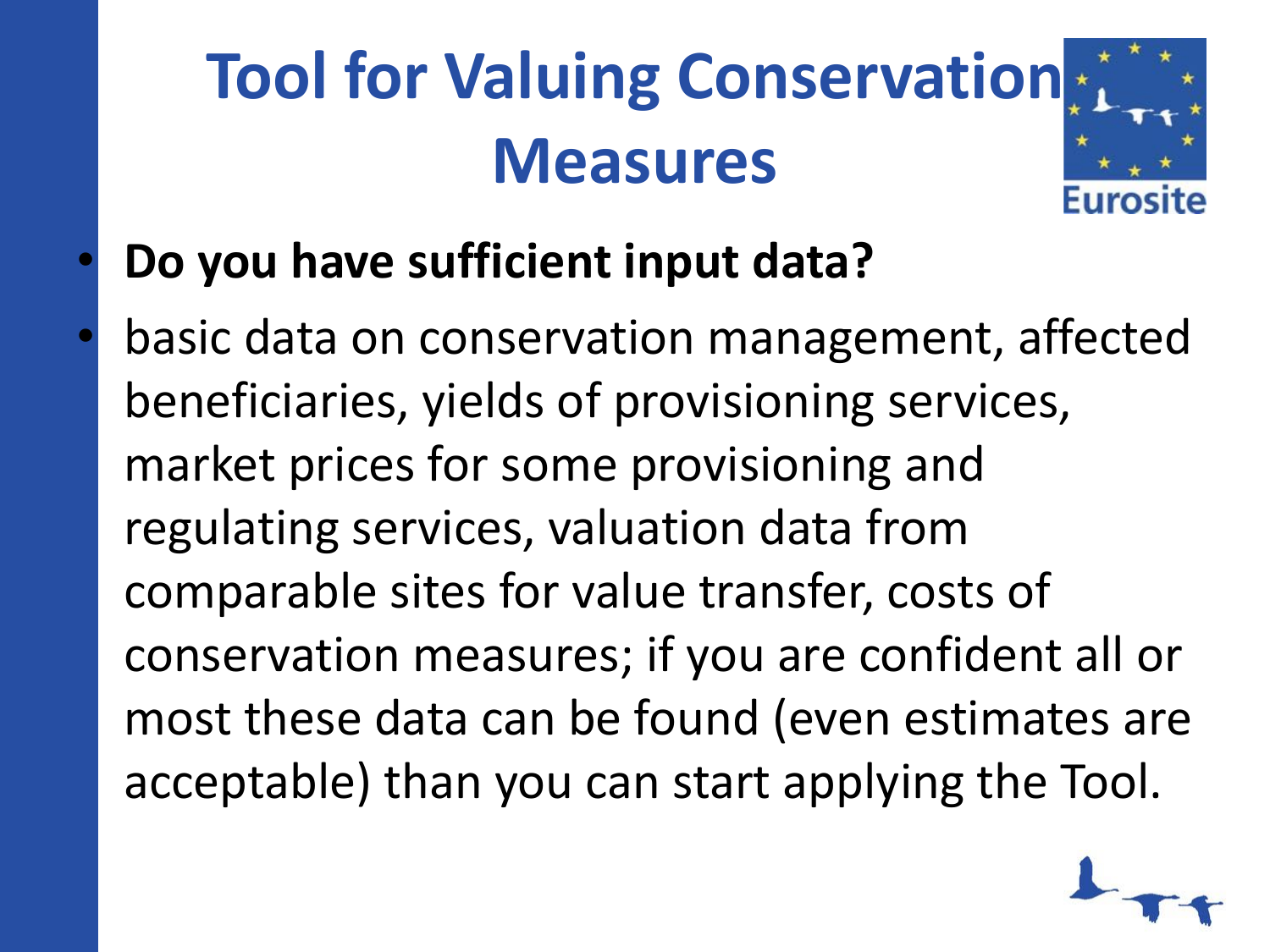

- The guidance is organised around nine steps following the structure of cost-benefit analysis:
- 1. Defining the baseline and its level of providing ecosystem services and other economic benefits (expected situation in absence of new management measures)
- 2. Identifying new conservation measures in order to reach FCS (additional management options)
- 3. Identifying impacts of management changes on ecosystem goods and services
- 4. Identifying human populations affected by impacts
- *Steps 1-4 can be done by the site managers alone*

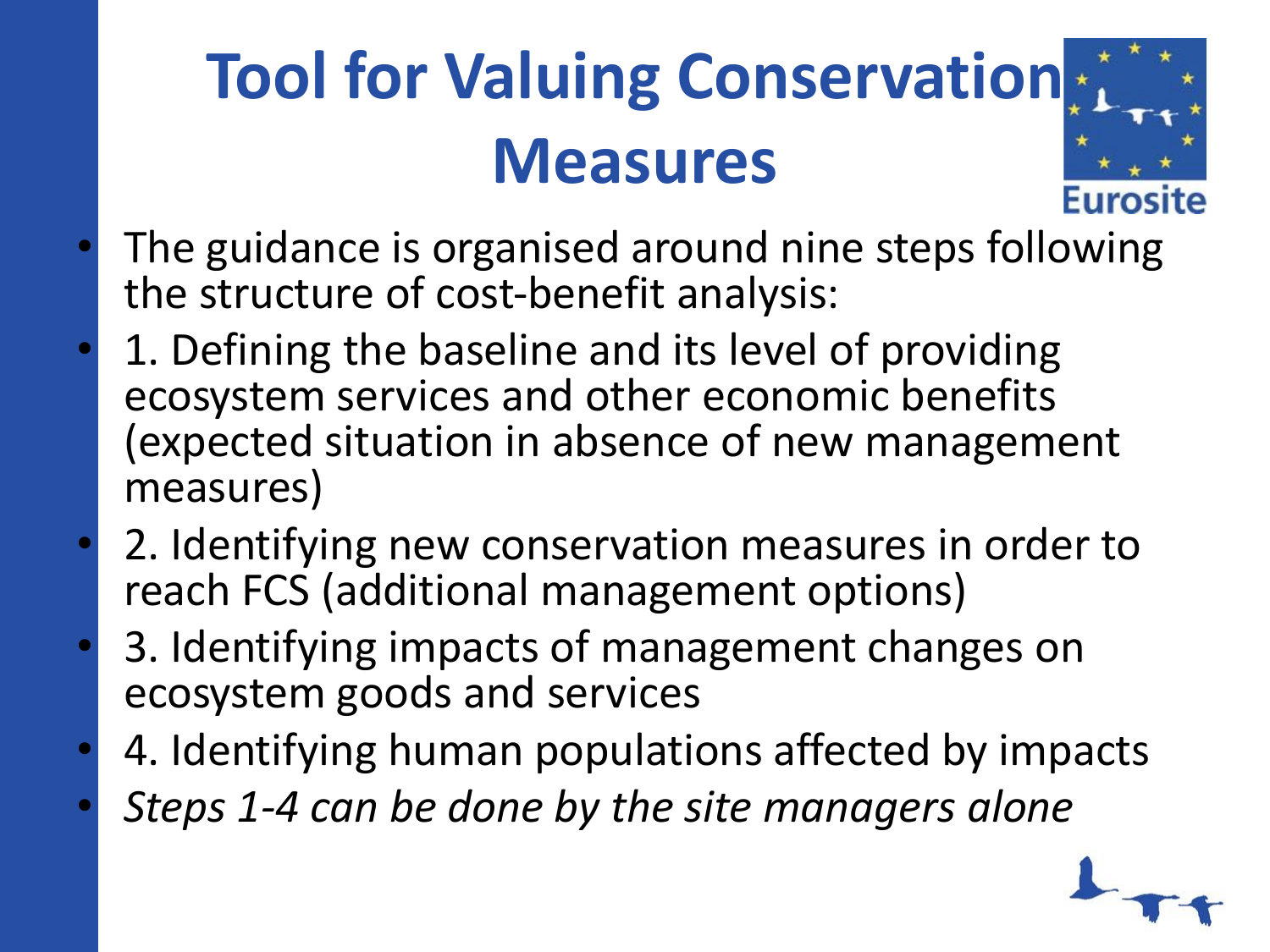

- *Step 5 onwards additional expertise in environmental economics is required*
- 5. Economic valuation of ecosystem service changes
- 6. Calculation of discounted costs and benefits
	- 7. Accounting for non-monetised impacts
- 8. Sensitivity analysis
- 9. Reporting

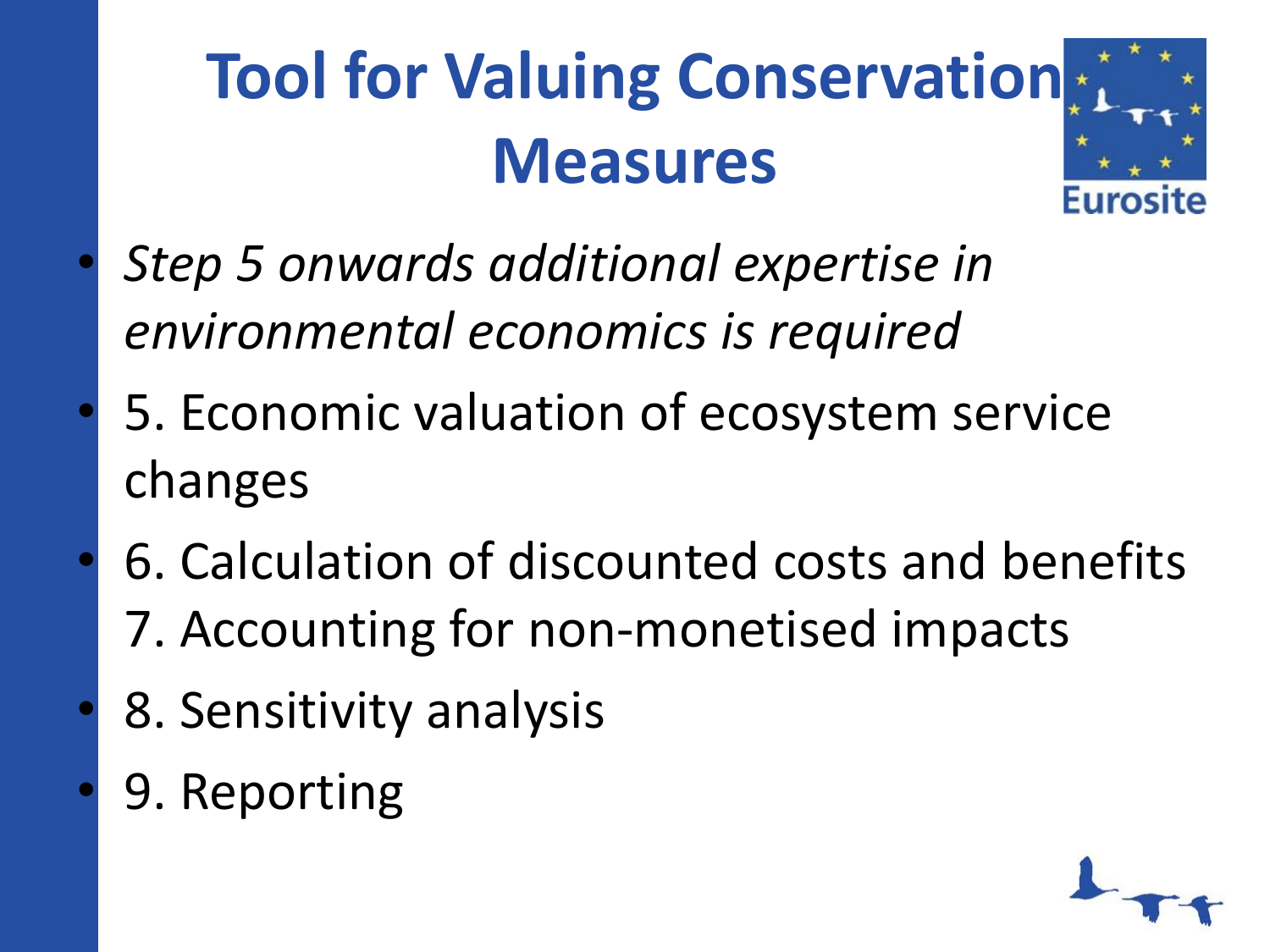



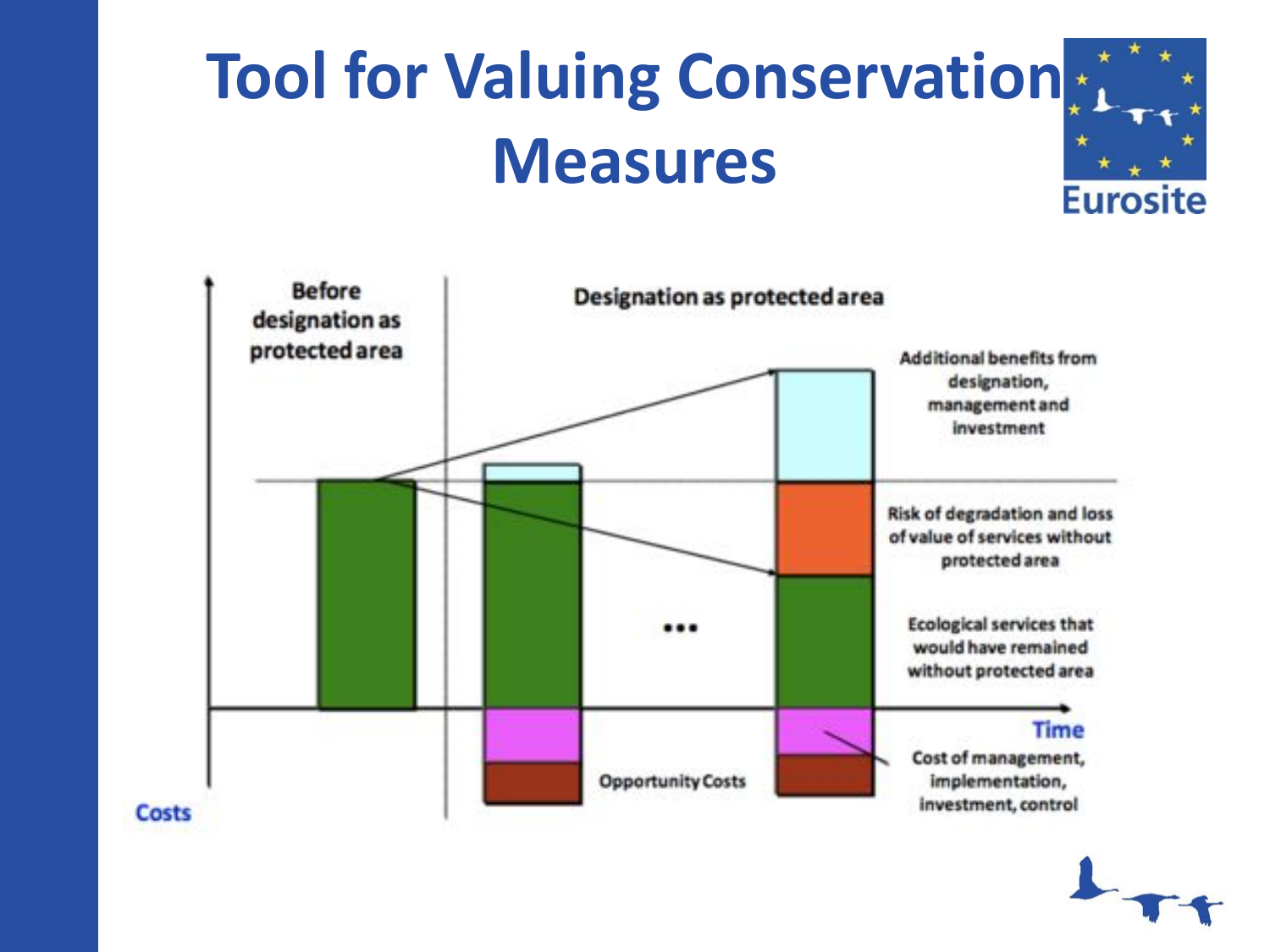

Case studies where the tool has been tested:

| <b>NATURA 2000 SITE</b>         | <b>COUNTRY</b>  | <b>BIOGEOGRAPHIC</b><br><b>REGION</b> | <b>TYPE</b>          | <b>SURFACE</b><br>(ha) |
|---------------------------------|-----------------|---------------------------------------|----------------------|------------------------|
| Kalkense Meersen                | Belgium         | atlantic                              | <b>SCI/SPA</b>       | 100                    |
| Lomovete                        | Bulgaria        | continental                           | SAC/SPA              | 32500                  |
| Muntanya de<br><b>Monserrat</b> | Spain           | mediterranean                         | <b>SAC</b>           | 7270                   |
| Telascica                       | Croatia         | mediterranean                         | Proposed marine site | 7050                   |
| <b>Krkonose Mountains</b>       | Czech Republic  | continental                           | <b>SCI/SPA</b>       | 54980                  |
| Ehrenburg und<br>Katzenkopfe    | Germany         | continental                           | <b>SAC</b>           | 906                    |
| <b>Elatia Forest</b>            | Greece          | mediterranean                         | <b>SAC</b>           | 7441                   |
| Naardermeer                     | The Netherlands | atlantic                              | <b>SCI/SPA</b>       | 1152                   |
| Haaksbergerveen                 | The Netherlands | atlantic                              | SCI                  | 592                    |
| Vindelfjallen                   | Sweden          | alpine                                | SAC/SPA              | 555500                 |
| <b>Humber Estuary</b>           | UK              | atlantic                              | SAC/SPA              | 37000                  |